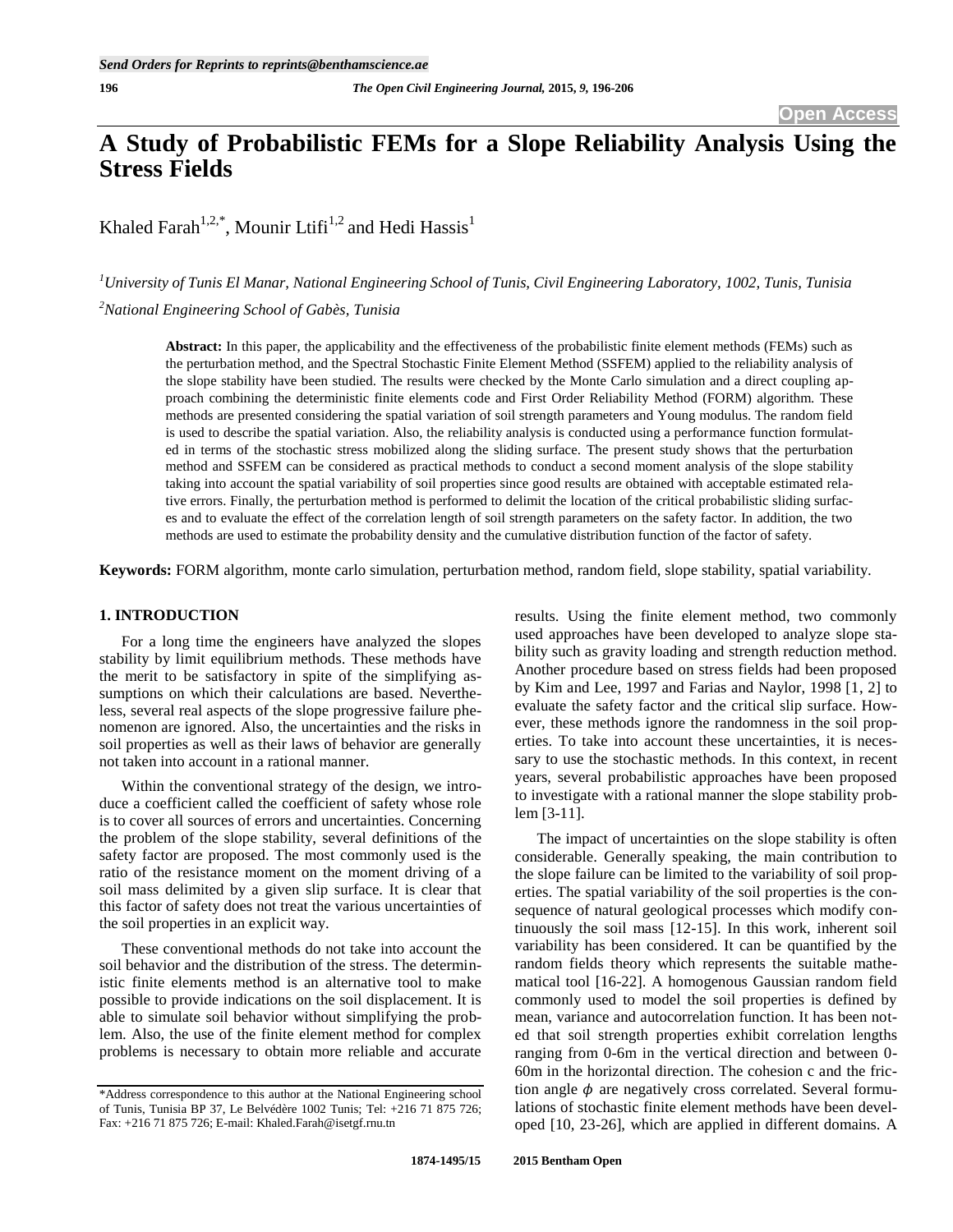comprehensive study of the past, present and future of the stochastic finite element method has been established by Stefanou [27].

Two probabilistic methods such as perturbation method and spectral stochastic finite element method (SSFEM) applied to analyze slope stability have been studied. The methods are developed using independent random fields to describe the spatial variability of soil strength parameters and the Young modulus. Therefore, a discretization procedure is used to approximate the random fields [28-30]. Generally speaking, the probabilistic methods presented in this paper, when they are developed with random fields, their handling becomes more complex. However, the random field theory is a suitable mathematical tool commonly used to take into account the spatial variability of soil properties. Currently, in literature the majority of papers dealing with the reliability analysis of slope adopting the random field theory, homogeneous slopes are considered. For the sake of simplicity, to study the perturbation method and SSFEM method, the authors considered a homogeneous slope with no foundation layer. The different results are checked by the direct coupling approach and the Monte Carlo simulation combining a linear deterministic finite elements code. The mean and standard deviation of the safety factor are evaluated for a given critical probabilistic slip surface. The methods are used to generate the probability density function, the cumulative function of the safety factor. An investigation of the influence of the correlation length of the soil strength parameters on the safety factor is presented. In addition, the research results of the critical probabilistic circular slip surface are given considering the spatial variation of the soil strength parameters. Finally, a discussion of the applicability and the effectiveness of the methods is presented. FERUM [31] (Finite Element Reliability Using Matlab), SLOPE/W and SIGMA/W [32] coupled with programs written in MATLAB software are used to accomplish the present study.

## **2. BASIC CONCEPTS**

### **2.1. Accuracy of the Random field Discretization**

The Karhunen-loève discretization procedure [33] based on the spectral decomposition of its auto-covariance function is used. The discretization error can be estimated by the following relation:

$$
\underline{\varepsilon} = \frac{1}{\Omega_D} \int_{\Omega_D} \varepsilon r r(x) d\Omega \tag{1}
$$

where:

 $\Omega_D$ : Random field domain.

$$
err(x) = \frac{Var(H(x) - \tilde{H}(x))}{Var(H(x))}
$$
 (2)

Var: Variance; and  $H(x)$ : Random field.  $\tilde{H}(x)$ : Random field truncated at N terms. A very low value of  $\varepsilon$  means a high accuracy of the discretization

# **2.2. The Performance Function for a Slope Reliability Analysis**

# *2.2.1. Global Factor of Safety*

To perform a reliability analysis of a system, a performance function  $G$  formulated by a set of random variables  $X$ describing uncertainties is used. It is defined as follow:

 $G > 0$  defines the safe domain.

 $G < 0$  defines the failure domain.

 $G = 0$  defines the failure surface.

In the present probabilistic analysis, the performance function G is defined by the safety factor. The commonly used definition of the factor of safety can be formulated by the following relation:

$$
F_s = \frac{\int \tau_f dl}{\int \tau_n dl}
$$
\n(3)

where:  $\tau_f$  is the shear strength determined by the Mohr Coulomb criterion;

 $\tau_n$  is the shear stress.

$$
\tau_f = \sigma_n \tan \phi + c \tag{4}
$$

Using the finite element stress fields [1, 2], for a given slip surface divided into n segments, the expression of the safety factor is:

$$
F_S(\xi) = \frac{\sum\limits_{i=1}^{n} (c + \sigma_i \tan(\phi)) \Delta l_i}{n}
$$
  

$$
\sum\limits_{i=1}^{n} \tau_i \Delta l_i
$$
 (5)

In this equation: n is the number of segments of the slip surface; c is cohesion;  $\phi$  is the friction angle;  $\sigma_i$  is the normal stress; and  $\tau_i$  is the shear stress. For a segment of the slip surface of length  $\Delta l_i$  located in the i<sup>th</sup> element, inclined at an angle  $\alpha$  to the horizontal plan. The normal stress  $\sigma_i$  and the shear stress  $\tau_i$  at the middle i<sup>th</sup> segment of the slip surface are calculated from stresses  $\sigma_x$ ,  $\sigma_y$  and  $\sigma_{xy}$  based on the following relations:

$$
\tau_i = 0.5(\sigma_y - \sigma_x)\sin(2\alpha) + \sigma_{xy}\cos(2\alpha) \tag{6}
$$

$$
\sigma_i = \sigma_x \sin^2(\alpha) + \sigma_y \cos^2(\alpha) - \sigma_{xy} \sin(2\alpha) \tag{7}
$$

Then, the performance function used for the proposed reliability analysis can be expressed as:

$$
G(\xi) = F_S - 1 \tag{8}
$$

#### *2.2.2. Evaluation of the Stochastic Stress*

A direct determination of the stresses using the Finite Element method (FEM) at the points defining a potential surface is obtained at the gauss points. This evaluation is valid for a slip surface defined by a set of gauss points. When using a procedure to generate the slip surface, a code to interpolate the stresses is implanted. We have adopted a local smoothing method to estimate the stresses mobilized along the sliding surface. The stress at a given point  $M(x, y)$  be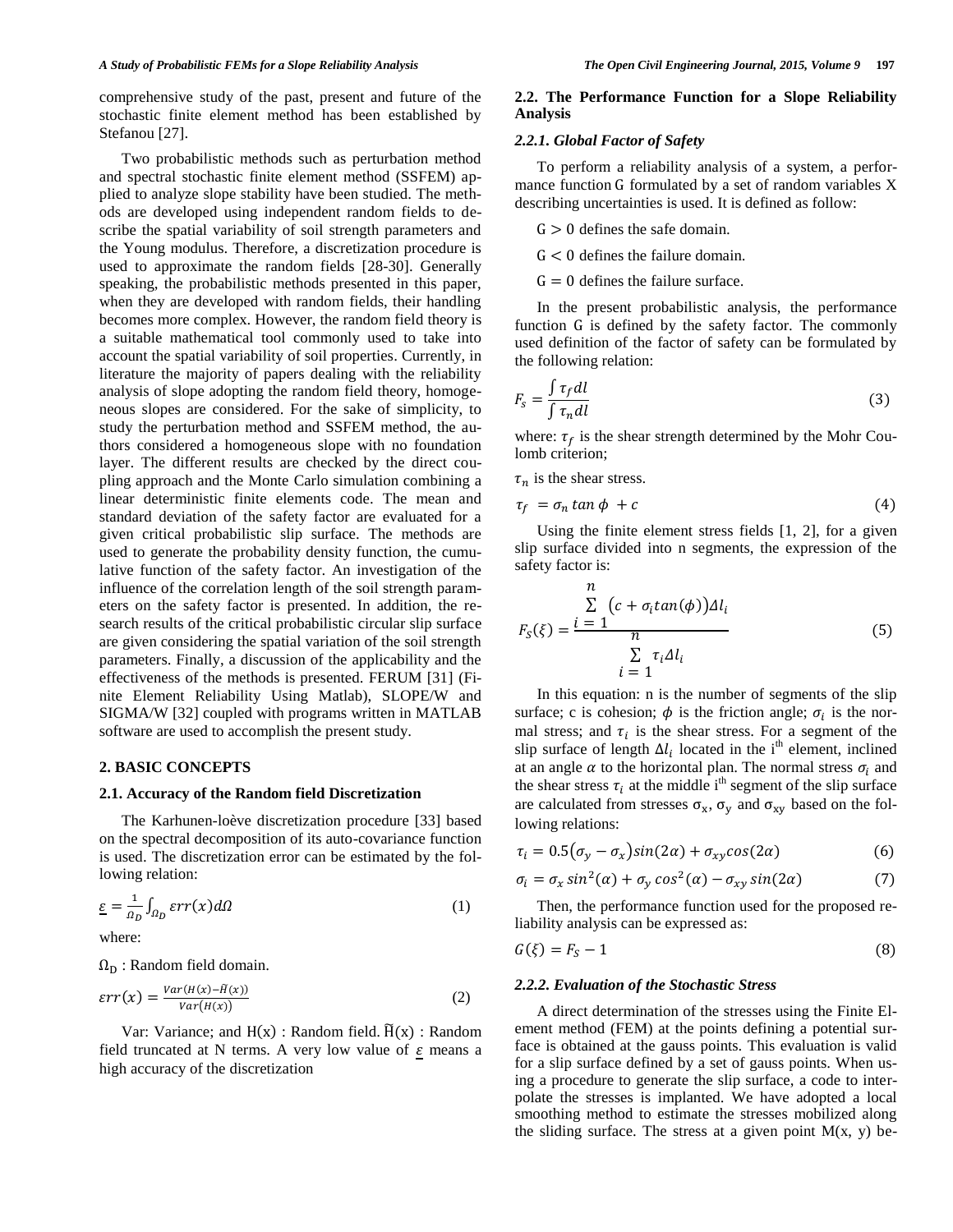longing to a given element can be evaluated using the nodal stresses element. In the context of the finite element method, the following relation is given:

$$
\sigma(\xi,\eta) = \sum_{i=1}^{Ne} N_i(\xi,\eta) \,\bar{\sigma}_i \tag{9}
$$

where : N<sub>i</sub> is the shape function associated to the nod i,  $\bar{\sigma}_i$  is the values of the stress at nod i, Ne is the number of nodes selected for the local smoothing.

The approximation in the least-square sense leads to a system of equations in matrix form:

$$
L\{\sigma_{noeud}\} = Q\{\sigma_{GAUSS}\}\tag{10}
$$

 $\sigma_{\text{GAUSS}}$ : stresses at gauss points.

The matrices L and Q are independent from the element. The stress at the given point M of the Cartesian coordinates is evaluated after achieving the following tasks:

- 1). Identify the element to which the point M belongs.
- 2). Determine the local coordinates of M required for evaluating the shape functions.
- 3). Calculate the values of element nodal stresses.

The displacements vector  $\underline{u}(\underline{x})$  at point  $\underline{x}$  of element  $\Omega_e$ constituting the meshing are evaluated using the shape function  $N_e(\underline{x})$  and the vector  $u_e$  of nodal displacements:

$$
\underline{\mathbf{u}}(\underline{\mathbf{x}}) = \mathbf{N}_e(\underline{\mathbf{x}}).\underline{\mathbf{u}_e} \tag{11}
$$

Considering that the components of the deformations tensor are related to displacements by the matrix  $B(x)$  deduced from derivative of the shape function by:

$$
\underline{\varepsilon}(\underline{x}) = B(\underline{x}). u_e \tag{12}
$$

In linear elasticity, the stresses are calculated by

$$
\underline{\sigma}(\underline{x}) = D_e. B(\underline{x}). \underline{u_e} \tag{13}
$$

where : D<sub>e</sub> is the elasticity matrix,  $\sigma = \{ \sigma_x \ \sigma_y \ \sigma_{zz} \ \sigma_{xy} \}$ 

 $D_e$ : can be written as:

Where  $D_0$  constant elasticity matrix depends to the Poisson ratio.

Finally, assuming the Young modulus is a random field  $E(x, \theta)$ , the stochastic stress can be expressed by Eq.(14):

$$
\sigma(x,\theta) = E(x,\theta)D_0B(x)u_e(\theta)
$$
\n(14)

# *2.2.3. Probability Density Function and Cumulative Distribution Function of the Safety Factor*

The probability density function of the safety factor can be evaluated by several analyses of First Order Reliability Method (FORM). The generation of the CDF for the safety factor is summarized as follows, for different reliability indices :

1). Evaluate the two corresponding cumulative distribution functions CDF:

$$
CDF = \begin{cases} \Phi(\beta) & \text{if } p \ge 0.5\\ 1 - \Phi(\beta) & \text{if } p < 0.5 \end{cases}
$$

where:  $\Phi$ : Normal distribution function and  $p$ : Probability of failure.

- 2). Determine two design points U on the failure surface in standard normal space
- 3). The independent normal random variables U are mapped into a set of the basic random variables X
- 4). Compute the values of  $y_i$  by:  $y_i = Fs(x^i)$

Then, the probability density function  $f_{F_s}$  is generated using the discretized cumulative distribution functions by the following relation:

$$
f_{F_S}(y_i) = \frac{CDF(y_i) - CDF(y_{i-1})}{y_i - y_{i-1}}
$$
\n(15)

# **3. THE PROBABILISTIC FE METHODS**

### **3.1. Perturbation Method**

The perturbation method uses the Taylor series expansion of random functions about the mean values. In the context of the FEM and for quasi-static linear problems, the equilibrium is expressed as follow:

$$
K.U=F\tag{16}
$$

In this equation,  $K$  is the global stiffness matrix;  $F$  is the load vector and U is the nodal displacement vector.

The Young's modulus and the soil strength parameters are considered homogeneous random fields'. The perturbation method is formulated for N independent standard normal variable  $\xi$  involved in the Karhunen-Loève procedure.

The second order Taylor series expansion of  $K(\xi)$ ,  $U(\xi)$ and  $F(\xi)$  can be expressed as:

$$
K(\xi) = K_0 + \sum_{i=1}^{N} K_i^I \xi_i + \frac{1}{2} \sum_{i=1}^{N} \sum_{j=1}^{N} K_{ij}^{II} \xi_i \xi_j
$$
 (17)

$$
U(\xi) = U_0 + \sum_{i=1}^{N} U_i^I \xi_i + \frac{1}{2} \sum_{i=1}^{N} \sum_{j=1}^{N} U_{ij}^{II} \xi_i \xi_j
$$
 (18)

$$
F(\xi) = F_0 + \sum_{i=1}^{N} F_i^I \xi_i + \frac{1}{2} \sum_{i=1}^{N} \sum_{j=1}^{N} F_{ij}^I \xi_i \xi_j
$$
 (19)

The first and second order coefficients are obtained from the derivatives of the corresponding quantities evaluated at  $\xi=0$ .

By identifying the coefficient of  $\xi_i$  and  $\xi_i \xi_j$  on both sides of Eq. (16), we get:

$$
U_0 = K_0^{-1} F_0 \tag{20}
$$

$$
U_i^I = K_O^{-1}(F_i^I - K_i^I U_O)
$$
\n(21)

$$
U_i^{II} = K_0^{-1} \big( F_{ij}^{II} - K_i^I U_i^I - K_{ij}^{II} U_0 \big) \tag{22}
$$

Where  $K_0$ ,  $U_0$  and  $F_0$  are the mean values of K, U and F, respectively.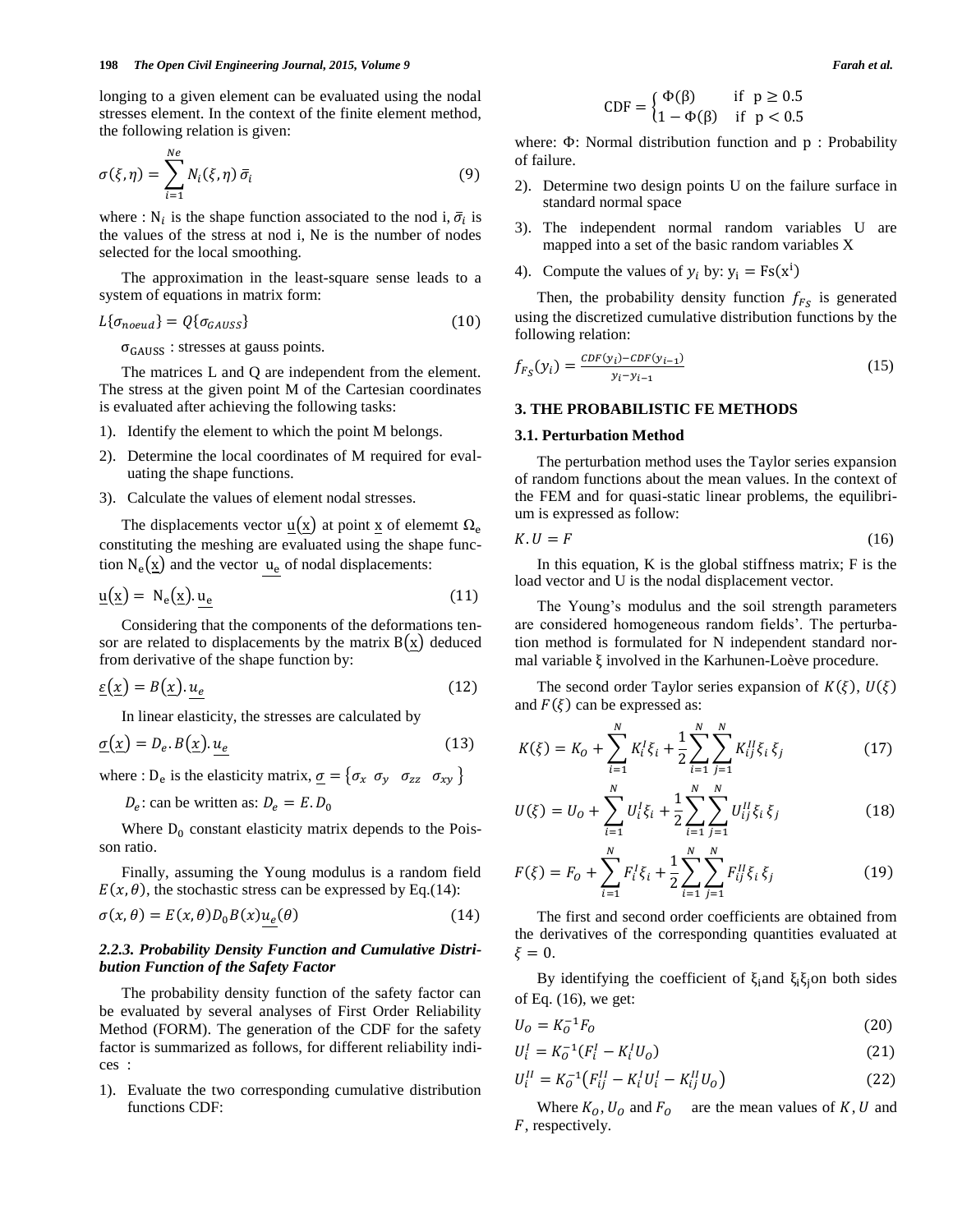#### **3.2. Spectral Stochastic Finite Element Method (SSFEM)**

In the Spectral Stochastic Finite Element Method (SSFEM) proposed by the Ghanem and Spanos [34], the discretization Karhunen-Loève procedure is applied. Any realization of random fields H can be given as follows:

$$
H(x,\theta) = \mu(x,\theta) + \sum_{i=1}^{\infty} H_i(x) \,\xi_i \tag{23}
$$

where:  $\xi_i$  are standard normal random variables,  $\mu(x, \theta)$  is the mean of the random field and  $H_i(x)$  are deterministic functions that depend on the autocorrelation function. Additionally, decomposition of the nodal displacement vector solution of the problem over polynomial chaos basis  $\Psi$  is used.

The truncation at  $N+1$  terms of the expansion stiffness matrix and at P terms of displacement leads to a linear system written as *KU = F*:

$$
\begin{bmatrix} K_{0,0} & \dots & K_{0,0} \\ K_{1,0} & \dots & K_{1,P-1} \\ \vdots & & \vdots \\ K_{P-1,0} & \dots & K_{P-1,P-1} \end{bmatrix} \begin{bmatrix} U_0 \\ U_1 \\ \vdots \\ U_{P-1} \end{bmatrix} = \begin{bmatrix} F_0 \\ F_1 \\ \vdots \\ F_{P-1} \end{bmatrix}
$$
 (24)

Where:

$$
K_{jk} = \sum_{i=1}^{N} C_{ijk} K_i
$$
  
=  $E[\xi_i \Psi_j \Psi_k]$  and  $F_k = E[\Psi_k F]$ 

 $K_i$ : are deterministic matrix obtained by assembling  $k_i^e$ 

$$
k_i^e = \int_{\Omega_e} H_i(x, \theta_0) B^T(x) D_0 B(x) d\Omega_e
$$

By solving the linear system of Eq.(24),we obtain an approximation of the displacement  $U(\theta)$ 

$$
U(\theta) = \sum_{k=0}^{P-1} U_k \Psi_k(\{\xi_k\}_{k=1}^N)
$$
 (25)

where *P* is the total number of basis polynomial chaos,  $\Psi_k$  is the polynomial chaos.

P is given by

$$
P = \frac{(N+p)!}{N! \, p!} \tag{26}
$$

Where p is the order of the polynomial chaos.

# **3.3. Monte Carlo simulation and Direct Coupling Approach**

The Monte Carlo simulation is used to generate a sample that corresponds to N independent standard normal variables according to the Karhunen-loève expansion of the random fields. For each realization, the factor of safety is calculated using a deterministic finite element code. The element stiffness matrix is computed for each realization of the random field H using the following relation:

$$
k^{e}(\theta_{0}) = \int_{\Omega_{e}} H(x,\theta_{0})B^{T}(x)D_{0}B(x)d\Omega_{e}
$$
 (27)

In this equation,  $D_{\alpha}$  is a constant matrix, **B** is the matrix that relates the components of strain to the nodal displacements element and  $H(.)$  is the random field that represents the soil Young's modulus. The assembling of the elements contributions Eq. (27) leads to the global stiffness matrix *K*. The Monte Carlo simulation is applied to evaluate the factors of safety, and then their statistical treatment is subsequently performed. In addition, direct coupling approach based on the combination of the deterministic finite code and FORM algorithm [30] is used to assess the reliability index. Thus, the probability of failure can be estimated. In this study, the values evaluated by the Monte Carlo simulation and direct coupling approach are considered as reference values.

A flow -chart describing the main tasks of the reliabilityanalysis by FEM is presented in Fig. (**1**).

## **4. NUMERICAL EXAMPLE**

#### **4.1. The Problem Statement**

The presented probabilistic FE methods are performed to analyze the stability of a homogeneous slope with no foundation layer assuming that the mass soil is elastic. In this illustrative example, the Young's modulus and the strength parameters c and  $\phi$  have been regarded as one-dimensional random field along the horizontal and the vertical direction. A parametric study and a search for the critical slip surfaces have been established. The statistical properties of soil parameters used are specified in Table **1**. The Fig. (**2**) shows the boundary conditions and the slope mesh. An exponential autocorrelation function is considered. The random fields are assumed to be statistically independent. Using the stress field along the critical probabilistic slip surface, the mean, standard deviation, probability density (PDF), and cumulative distribution function (CDF) of the factor of safety could then be evaluated. Plane strain analysis is carried out.

#### **4.2. Preliminaries**

By neglecting the spatial variation of the soil strength parameters and the Young's modulus, the critical probabilistic slip surface is determined for correlated and uncorrelated random variables. The critical probabilistic slip surface normally corresponds to the minimum reliability index among all tested circular slip surfaces. It is used to conduct the slope reliability analysis.

In Table **2**, the results of the deterministic and probabilistic approaches neglecting the spatial variation are summarized. The deterministic methods are applied using the mean values of the soil properties. The uncorrelated random variables are led to conservative results [35]. Also, the deterministic methods such as the strength reduction technique and the FEM using stress fields have provided comparable values of the factor of safely.

To reduce the computing time of the MC simulation, a sufficient number of realizations providing accurate and constant values have been found by various analyses of slope using increasing numbers of simulation. The results are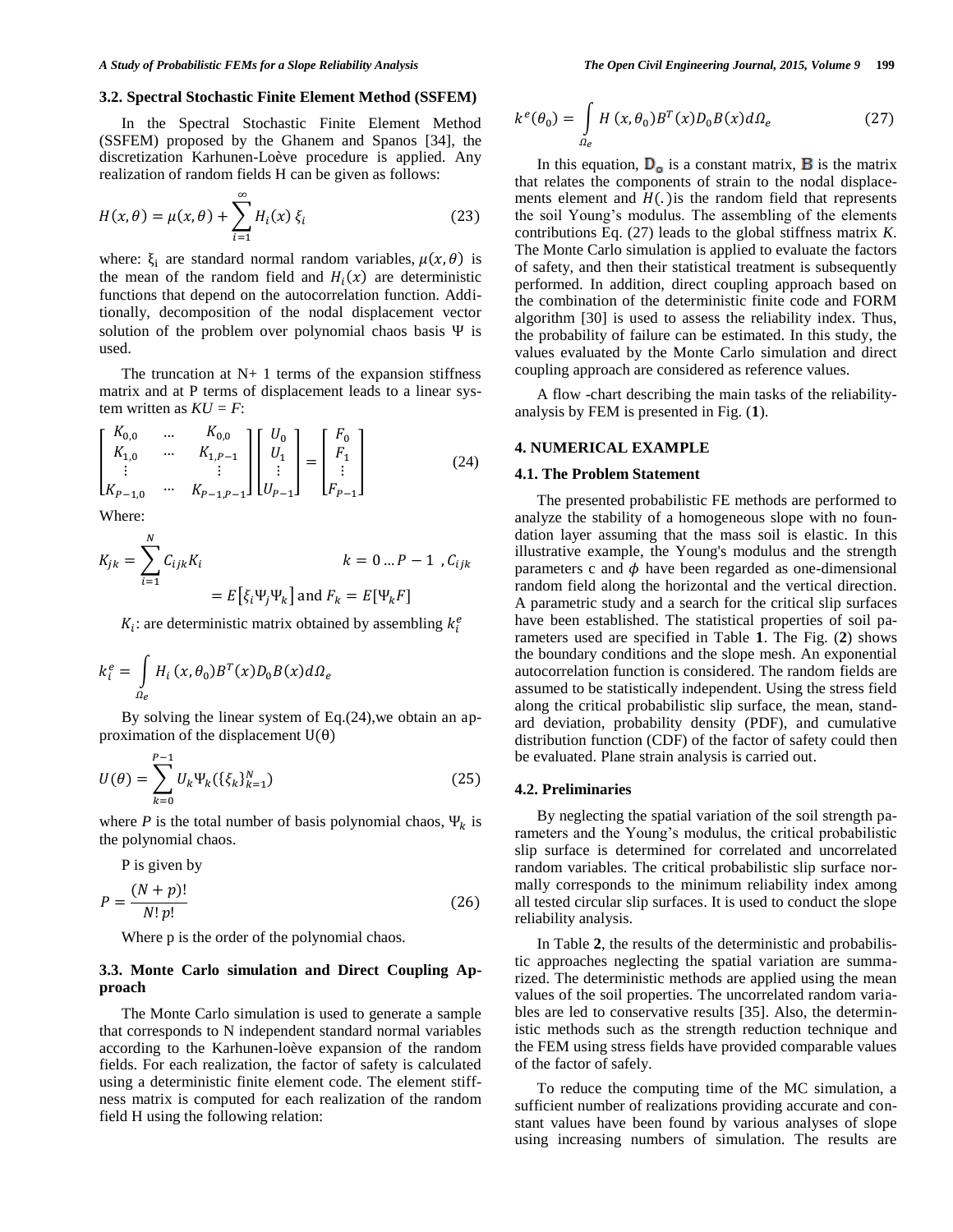

**Fig. (1).** Flow –chart of calculations.

**Table 1. Statistical properties of soil parameters.**

| <b>Soils Properties</b>                        | Mean $(\mu)$ | <b>Coefficient of Variation (cov)</b> | <b>Probability Distribution</b> |
|------------------------------------------------|--------------|---------------------------------------|---------------------------------|
| <b>Friction angle:</b> $\Phi$ ( $\degree$ )    | 25           | 0.2                                   | Lognormal                       |
| Cohesion c: (kPa)                              | 10           | 0.2                                   | Lognormal                       |
| Unit weight : $\gamma$<br>(kN/m <sup>3</sup> ) | 20           | ----                                  | ----                            |
| Young 's modulus : E (MPa)                     | 100          | 0.2                                   | Lognormal                       |
| Poisson 's ratio: v                            | 0.30         | $---$                                 | ----                            |

shown in Figs. (**3a** and **3b**). For a number of realizations exceeding 2.500, repeatable values of the mean and standard deviation of safety factor are obtained. The Monte Carlo simulation is applied with a number of realizations equal to 3000.

# **4.3. Parametric Study**

# *4.3.1. The Discretization Accuracy Influence*

The effect of the random field accuracy is investigated assuming that the cohesion c, the friction angle  $\phi$  and the

Young modulus E are one-dimensional homogeneous random field along the horizontal  $l<sub>x</sub>$  and vertical directions  $l_{v}$ . For different orders of the random field expansion N, the means and standard deviation of safety factors are evaluated. The correlation lengths in the horizontal  $l_x$  and in vertical directions  $l_y$  are equal to 25m and 2.5m, respectively. The results provided by the second order perturbation method, the spectral SFEM method and the Monte Carlo simulation are listed in Table **3**. By considering the results of the MC simulation combining the deterministic finite element as reference, the relative errors are evaluated.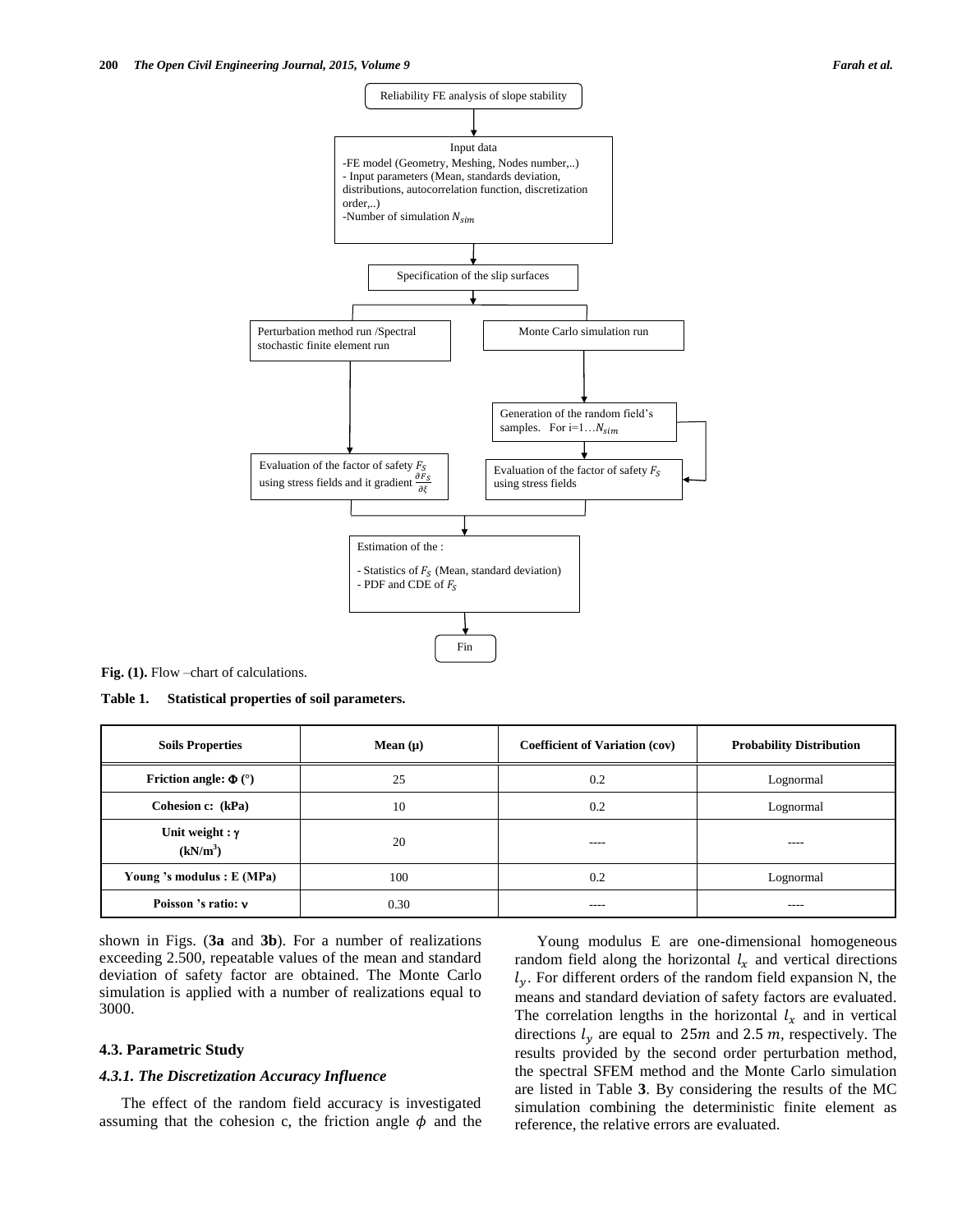#### *4.3.2. The Coefficient of Variation Influence*

The mean and the standard deviation of the safety factor are estimated for different coefficients of variation of the soil strength parameters. The correlation lengths in the horizontal and in vertical directions are held equal to  $l_x = 25$  m and  $l_y = 2.5$ , respectively. The expansion orders of the random fields are equal to  $N=3$ . The results of the presented methods are reported in Figs. (**4**-**7**).

# *4.3.3. The Correlation Length Influence*

In order to fully investigate the influence of the soil strength correlation length, we have evaluated the mean and standard deviations of the factors of safety for different correlation lengths. The random field coefficients of variation are equal to 0.2. The expansion orders of the random fields are fixed to N=4. In Figs. (**8a** and **8b**), the results of the second order perturbation method are presented.

## **4.4. The PDF and CDF of the Safety Factor**

By considering the soil strength parameters and the Young modulus are one-dimensional homogeneous random fields along the vertical direction  $l_{\nu}$ , the perturbation method and the SSFEM are performed to evaluate the probability density (PDF) and cumulative distribution function (CDF) of the factor of safety. The expansion orders of the random fields are equal to  $N=3$  and the order of polynomial chaos is equal to 3. Also, the correlation length is equal to  $l_v =$ . The results are presented in Figs. (**9** and **10**).

#### **4.5. The Critical Slip Surfaces**

A search for the critical circular probabilistic sliding surface is given using the probabilistic perturbation method assuming the Young modulus, friction angle and cohesion are one- dimensional random fields along the vertical direction. The direct coupling approach is performed for expansion order of the random fields equal to N=3 and for the correlation lengths equal to  $l<sub>y</sub> = 2.5$ , 5 and 1000. The coefficients of variation of the random fields are held equal to 0.2. The results are reported in the Fig. (**11**). In Table **4** the minimum reliability indices estimated by the perturbation method and the direct coupling approach for different correlation lengths along the vertical direction are gathered. According to Table **4**, the reliability indices evaluated by the second



**Fig. (2).** The FE model of c-  $\phi$  slope with no foundation layer.



**Fig.** (3). Mean value *,-, F-S.*, and standard deviation *,*  $\sigma$ *-, F-S.*, by Monte Carlo simulation where the correlation lengths of the 1D Lognormal random fields in vertical direction ,l-y.=2.5 m and N=3: (**a**) Mean value versus number of realizations, (**b**) Standard deviation versus number of realizations.

|  | Table 2. Results of the deterministic and probabilistic approach neglecting the spatial variation. |  |  |
|--|----------------------------------------------------------------------------------------------------|--|--|
|  |                                                                                                    |  |  |

|                                                    |           |            | <b>Deterministic Methods</b>             | <b>Probabilistic FEM Using Stress Fields</b> |                        |  |  |
|----------------------------------------------------|-----------|------------|------------------------------------------|----------------------------------------------|------------------------|--|--|
|                                                    |           | <b>SRT</b> | <b>FEM</b><br><b>Using Stress Fields</b> | $\rho_{c\varphi}=0$                          | $\rho_{c\varphi}=-0.5$ |  |  |
| <b>Factor of safety Fs</b>                         |           | 1.588      | 1.618                                    | 1.630                                        | 1.646                  |  |  |
| Reliability index $\beta$                          |           |            | ----                                     | 2.461                                        | 2.944                  |  |  |
| The geometric character-<br>istics of slip surface | R(m)      |            | 31.597                                   | 33.702                                       | 33.702                 |  |  |
|                                                    | $x_c$ (m) |            | 40.000                                   | 40.600                                       | 40.600                 |  |  |
|                                                    | $y_c(m)$  |            | 31.602                                   | 33.700                                       | 33.700                 |  |  |

R: radius; Circle center:  $(x_c, y_c)$ ; FE: Finite Element Method; SRT: Strength reduction technique.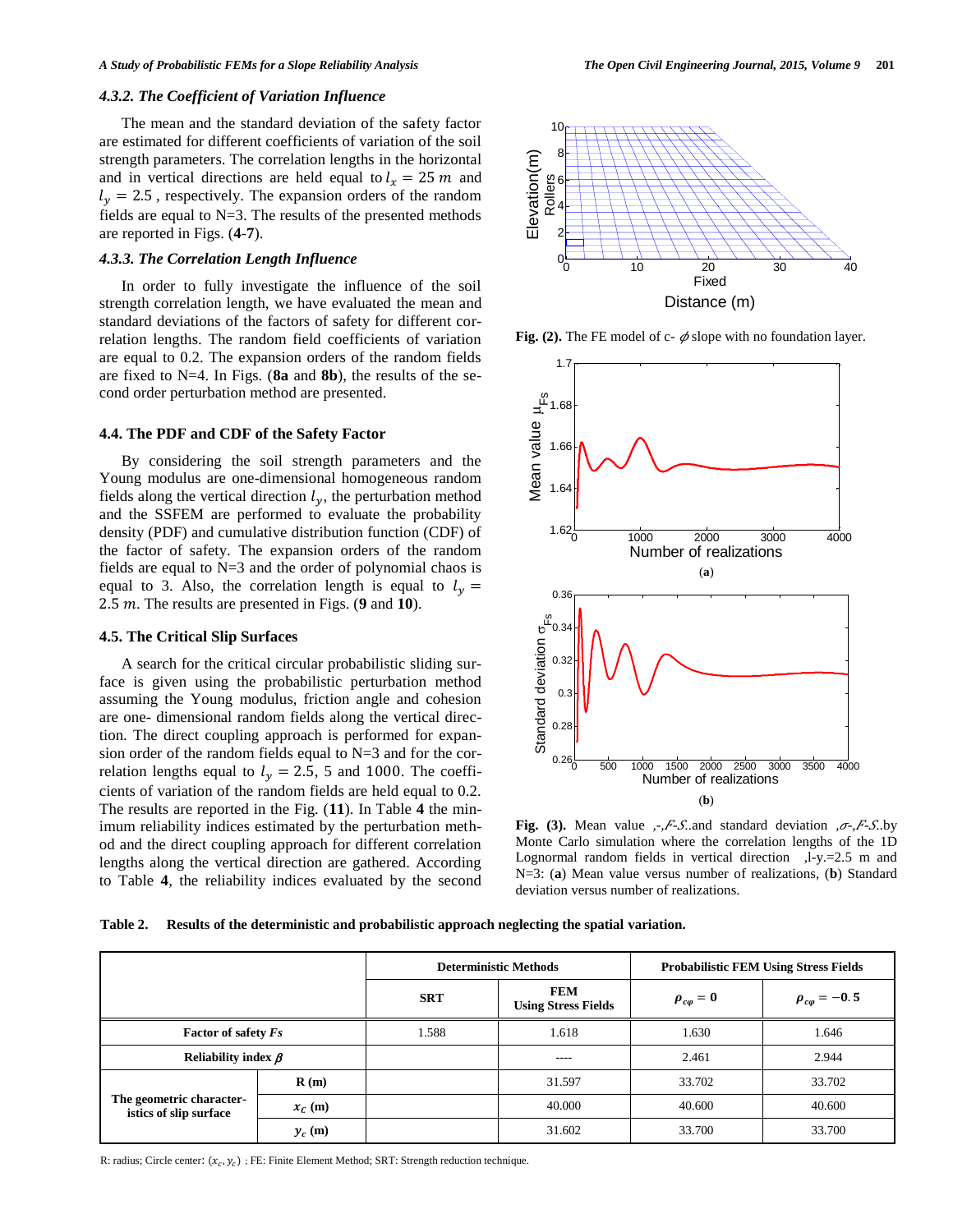| <b>The Correlation</b><br>Length | $\mathbf N$             | $\underline{\epsilon}$ | <b>Perturbation M.</b><br>$2^{\rm ieme}$ Order |            | <b>SSFEM M.</b> |         |            | <b>Monte Carlo</b> |            | <b>Relative error</b><br>$\%$ |                   |
|----------------------------------|-------------------------|------------------------|------------------------------------------------|------------|-----------------|---------|------------|--------------------|------------|-------------------------------|-------------------|
|                                  |                         |                        | $\mu_F$                                        | $\sigma_F$ | $\mathbf{p}$    | $\mu_F$ | $\sigma_F$ | $\mu_F$            | $\sigma_F$ | $\mu_F$                       | $\sigma_F$        |
|                                  | $\mathbf{1}$            | 36.96                  | 1.607                                          | 0.200      | 1               | 1.550   | 0.202      |                    | 0.210      | $-1$ to $-4.5$                |                   |
|                                  |                         |                        |                                                |            | $\mathfrak{2}$  | 1.551   | 0.202      | 1.625              |            |                               |                   |
|                                  |                         |                        |                                                |            | 3               | 1.551   | 0.202      |                    |            |                               | $-1$ to $-5$      |
|                                  |                         |                        |                                                |            | $\overline{4}$  | 1.551   | 0.202      |                    |            |                               |                   |
|                                  |                         |                        | 1.621                                          | 0.226      | $\mathbf{1}$    | 1.551   | 0.225      | 1.626              | 0.226      | $-0.3$ to<br>$-4.4$           |                   |
| $l_{x} = 25 \text{ m}$           | $\overline{\mathbf{3}}$ | 12.35                  |                                                |            | $\mathbf{2}$    | 1.553   | 0.226      |                    |            |                               | $0 to - 0.4$      |
|                                  |                         |                        |                                                |            | 3               | 1.553   | 0.226      |                    |            |                               |                   |
|                                  |                         |                        |                                                |            | $\overline{4}$  | 1.554   | 0.226      |                    |            |                               |                   |
|                                  | 6                       | 5.86                   | 1.620                                          | 0.227      | $\mathbf{1}$    | 1.566   | 0.226      | 1.627              | 0.228      | $-1$ to $-3.7$                | $-0.4$ to<br>$-1$ |
|                                  |                         |                        |                                                |            | 2               | 1.567   | 0.227      |                    |            |                               |                   |
|                                  | 12                      | 2.83                   | $\cdots$                                       | $---$      | $- - - -$       | ----    | $\cdots$   | 1.629              | 0.230      |                               |                   |
|                                  | $\mathbf{1}$            | 61.41                  | 1.611                                          | 0.156      | -1              | 1.534   | 0.151      | 1.613              | 0.164      | $-1$ to $-4.6$                | $-5$ to $-11$     |
|                                  |                         |                        |                                                |            | $\overline{c}$  | 1.538   | 0.151      |                    |            |                               |                   |
| $l_v = 2.50$ m                   |                         |                        |                                                |            | 3               | 1.538   | 0.151      |                    |            |                               |                   |
|                                  |                         |                        |                                                |            | $\overline{4}$  | 1.538   | 0.151      |                    |            |                               |                   |
|                                  | 3                       | 28.17                  | 1.614                                          | 0.174      | 1               | 1.542   | 0.173      | 1.617              | 0.174      | $-0.2\ {\rm to}$<br>$-4.4$    | $0 to - 0.6$      |
|                                  |                         |                        |                                                |            | 2               | 1.545   | 0.173      |                    |            |                               |                   |
|                                  |                         |                        |                                                |            | 3               | 1.545   | 0.173      |                    |            |                               |                   |
|                                  | 6                       | 14.31                  | 1.615                                          | 0.175      | $\mathbf{1}$    | 1.554   | 0.174      |                    | 0.178      | $0 to - 3.7$                  | $-1$ to $-2$      |
|                                  |                         |                        |                                                |            | 2               | 1.555   | 0.175      | 1.615              |            |                               |                   |
|                                  | 12                      | 7.04                   | $\overline{a}$                                 | ---        | ---             | ---     | $---$      | 1.616              | 0.177      |                               |                   |

**Table 3. Influence of the random field accuracy.**

*N: order of the random field expansion ; p:Order of the polynomial chaos*



Fig. (4). Mean value  $\mu_{F_s}$  and standard deviation  $\sigma_{F_s}$  of the factor of safety  $F_s$  by Perturbation method and MC simulation where the correlation lengths of the 1D Lognormal random fields in horizontal direction  $I_x = 25m$ : (a) Mean value  $\mu_F$ , of  $F_s$  versus the coefficient of variation of c and  $\phi$  and (**b**) Standard deviation of  $F_s$  versus the coefficient of variation  $\sigma_{F_s}$  of c and  $\phi$ .

order perturbation method are close to those obtained by the direct coupling approach.

# **5. DISCUSSION**

In regard to the results of this study, the following remarks can be drawn:

 The small difference between the factors of safety given in Table **2** indicates that the critical probabilistic slip surface ignoring the spatial variation of the soil strength parameters and the critical deterministic slip surface are close to each other. The result is consistent with those reported in literature [5, 36, 37]. In contrast, Fig. (**11**) presents the different locations of the critical sliding surfaces determined by the probabilistic perturbation method shows that, by considering the spatial variation of soil strength parameters, the critical slip surfaces varies spatially. This finding is consistent with that reported by [3]. In addition, the results presented in Table **4** indicate that taking into account spatial variability can overesti-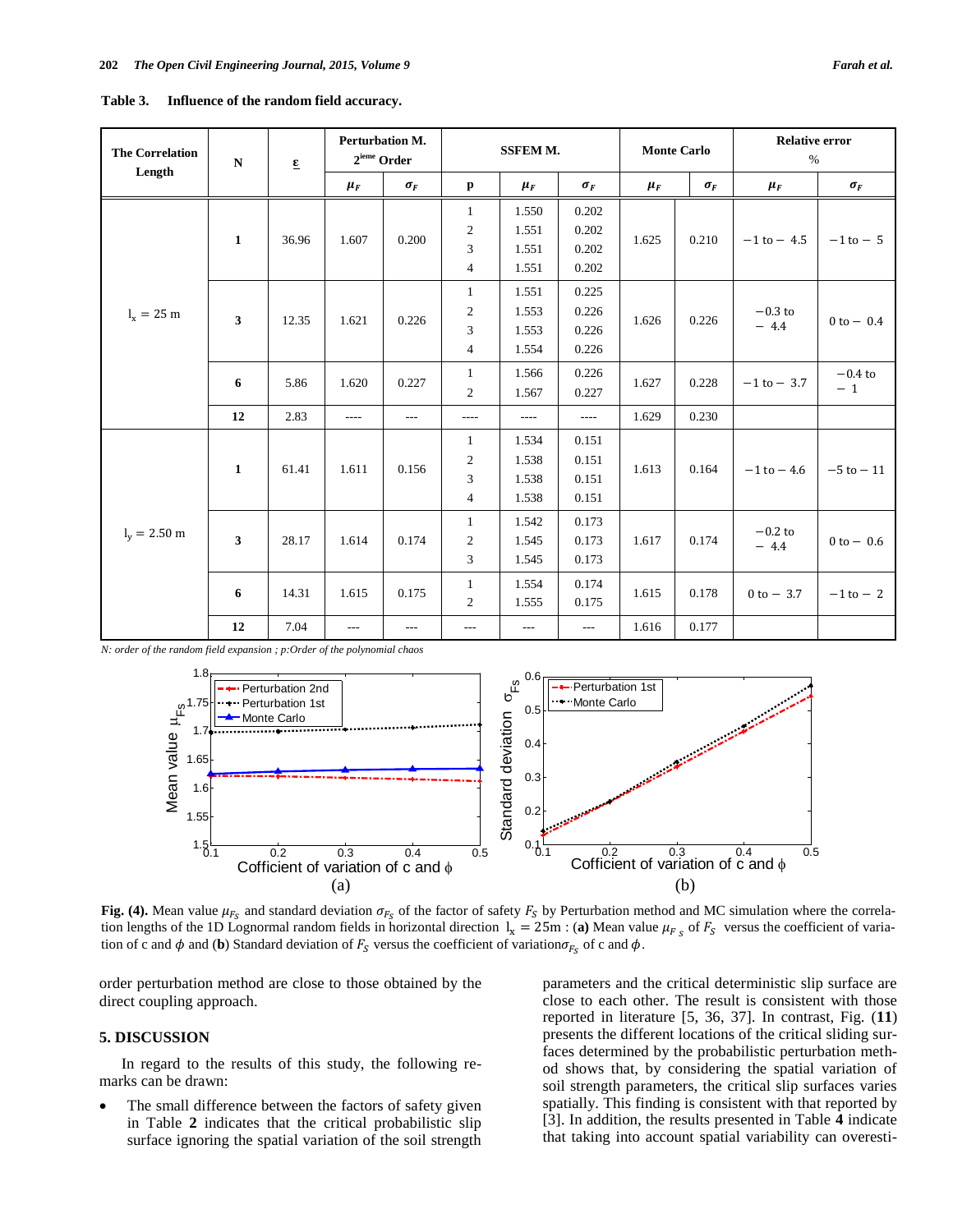(**a**) (**b**)

Fig. (5). Mean value  $\mu_{F_{\rm c}}$  and standard deviation  $\sigma_{F_{\rm c}}$  of the factor of safety  $F_{\rm s}$  by Perturbation method and MC simulation where the correlation lengths of the 1D Lognormal random fields in vertical direction  $l_v = 2.5$  m : (a) Mean value  $\mu_F$  of  $F_S$  versus the coefficient of variation of c and  $\phi$  and (**b**) Standard deviation of  $F_s$  versus the coefficient of variation  $\sigma_{F_s}$  of c and  $\phi$ .

(**a**) (**b**)

Fig. (6). Mean value  $\mu_{F_s}$  and standard deviation  $\sigma_{F_s}$  of the factor of safety  $F_s$  by SSFE Method (p=3,N=3) and MC simulation where the correlation lengths of the 1D Lognormal random fields in horizontal direction  $I_x = 25$  m: (a) Mean value  $\mu_F$ , of  $F_s$  versus the coefficient of variation of c and  $\phi$  and (**b**) Standard deviation of  $F_s$  versus the coefficient of variation  $\sigma_{F_s}$  of c and  $\phi$ .



**Fig.** (7). Mean value  $\mu_{F_s}$  and standard deviation  $\sigma_{F_s}$  of the factor of safety  $F_s$  by SSFE Method (p=3,N=3) and MC simulation where the correlation lengths of the 1D Lognormal random fields in horizontal direction  $I_v = 2.5$  m : (a) Mean value  $\mu_F$ , of  $F_s$  versus the coefficient of variation of c and  $\phi$  and (**b**) Standard deviation of  $F_s$  versus the coefficient of variation  $\sigma_{F_s}$  of c and  $\phi$ .

mate the reliability index for low correlation lengths. Therefore, an analysis of slope stability by probabilistic methods adopting random field theory to model the spatial variability of soil strength parameters besides it is more rational than the approach neglecting the spatial variability, may lead to complementary results to those obtained by deterministic methods.

 By comparing the results listed in Table **3** obtained by the different methods to evaluate the effect of the random field accuracy on the mean and the standard deviation of the safety factor - we note that, for expansion orders  $\geq$  3 which correspond to  $\varepsilon$  = 12.35 and  $\varepsilon$  = 28.17 for the horizontal and vertical directions respectivelythe random fields accuracy does not have a significant influence on the values of the means and standard deviation of the safety factor. Concerning the SSFEM, in order to reach acceptable values of the relative error of the safety factor means, it is necessary to increase the ran-